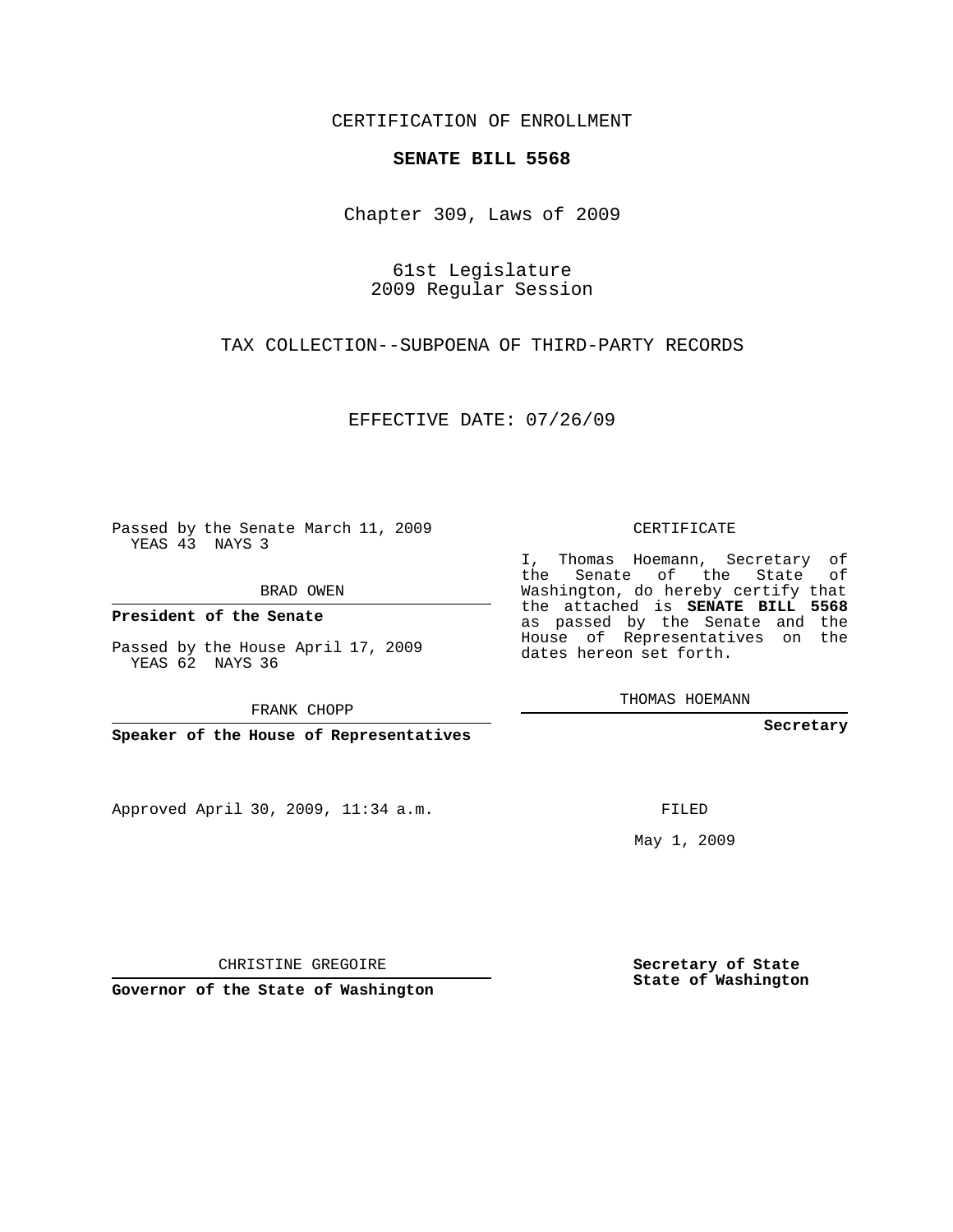## **SENATE BILL 5568** \_\_\_\_\_\_\_\_\_\_\_\_\_\_\_\_\_\_\_\_\_\_\_\_\_\_\_\_\_\_\_\_\_\_\_\_\_\_\_\_\_\_\_\_\_

\_\_\_\_\_\_\_\_\_\_\_\_\_\_\_\_\_\_\_\_\_\_\_\_\_\_\_\_\_\_\_\_\_\_\_\_\_\_\_\_\_\_\_\_\_

Passed Legislature - 2009 Regular Session

**State of Washington 61st Legislature 2009 Regular Session**

**By** Senators Tom, Rockefeller, and Shin; by request of Department of Revenue

Read first time 01/27/09. Referred to Committee on Ways & Means.

 AN ACT Relating to enhancing tax collection tools for the department of revenue in order to promote fairness and administrative efficiency; amending RCW 82.32.330; and adding a new section to chapter 82.32 RCW.

BE IT ENACTED BY THE LEGISLATURE OF THE STATE OF WASHINGTON:

 NEW SECTION. **Sec. 1.** A new section is added to chapter 82.32 RCW to read as follows:

 (1) If there is probable cause to believe that records in the possession of a third party will aid the department in connection with its official duties relating to an audit, collection activity, or a civil or criminal investigation, a superior or district court judge must sign and issue a subpoena for the production of such records to the department. The department may apply for a subpoena under this section to the superior court or district court for Thurston county or for the county in which the third party is located. The subpoena must be served on the third party as in civil actions.

 (2) Upon application of the third party, the court issuing the subpoena may require the department to reimburse the third party for reasonable costs incurred in producing the records specified in the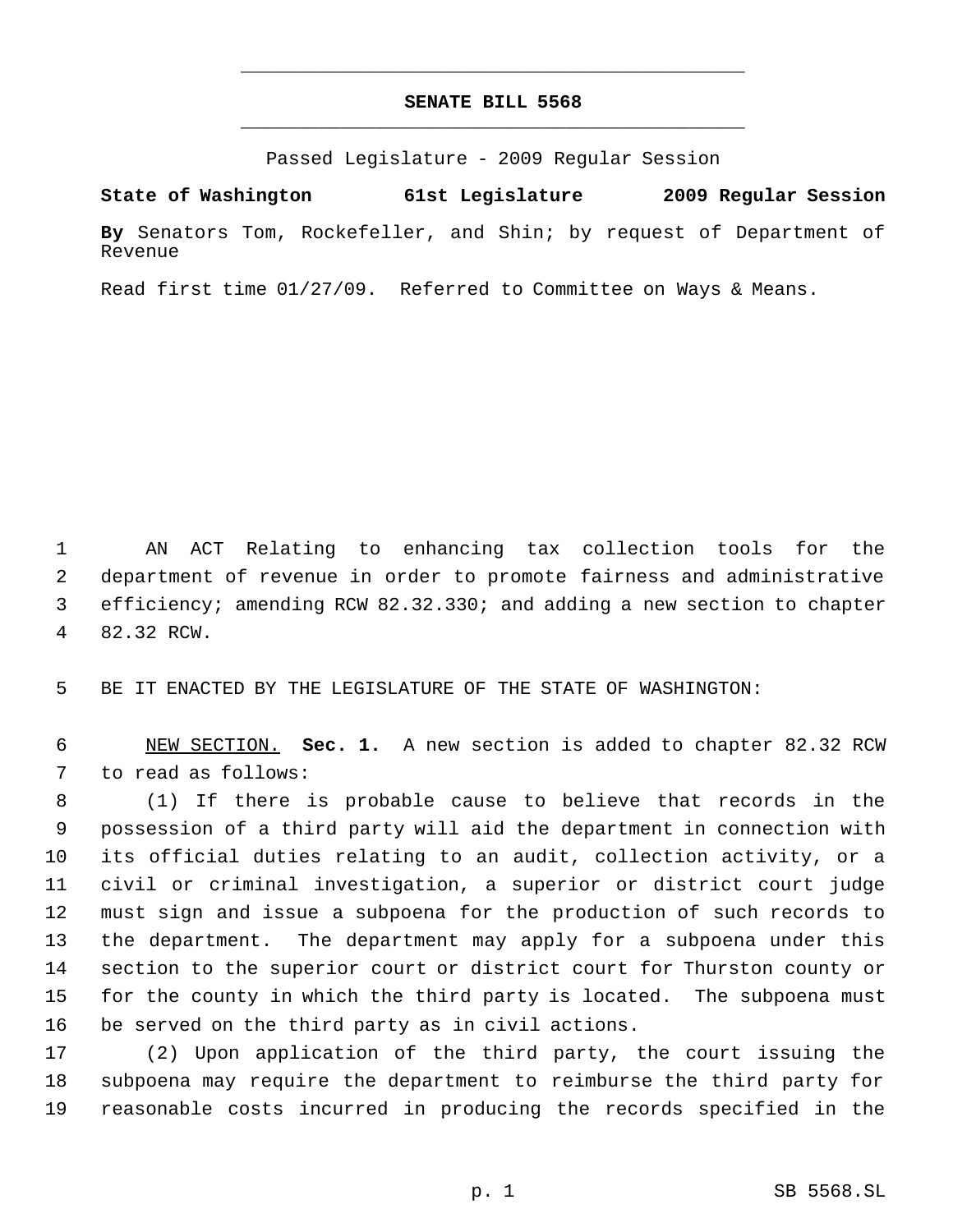subpoena, in an amount set by the court. However, the court may not condition compliance with the subpoena on the department's payment of such costs.

 (3) Unless otherwise provided in the subpoena, a response to a subpoena issued under this section is sufficient if a copy or printout is provided to the department, and the third party also submits a signed declaration, under penalty of perjury, that the copy or printout is a true and correct copy or printout of the declarant's records.

 (4) This section does not preclude the use of other legally authorized means of obtaining records, nor preclude the assertion of any legally recognized privileges.

 (5) The department may not disclose any return or tax information, as defined in RCW 82.32.330, obtained in response to a subpoena issued under this section, except as authorized in RCW 82.32.330.

 (6) A third party may not be held civilly liable for any harm resulting from that person's compliance with the provisions of this section.

 (7) The entire court file of any proceeding instituted under this section must be sealed and is not open to public inspection by any person except upon order of the court as authorized by law.

 **Sec. 2.** RCW 82.32.330 and 2008 c 81 s 11 are each amended to read as follows:

(1) For purposes of this section:

 (a) "Disclose" means to make known to any person in any manner whatever a return or tax information;

 (b) "Return" means a tax or information return or claim for refund required by, or provided for or permitted under, the laws of this state which is filed with the department of revenue by, on behalf of, or with respect to a person, and any amendment or supplement thereto, including supporting schedules, attachments, or lists that are supplemental to, or part of, the return so filed;

 (c) "Tax information" means (i) a taxpayer's identity, (ii) the nature, source, or amount of the taxpayer's income, payments, receipts, deductions, exemptions, credits, assets, liabilities, net worth, tax liability deficiencies, overassessments, or tax payments, whether taken from the taxpayer's books and records or any other source, (iii) whether the taxpayer's return was, is being, or will be examined or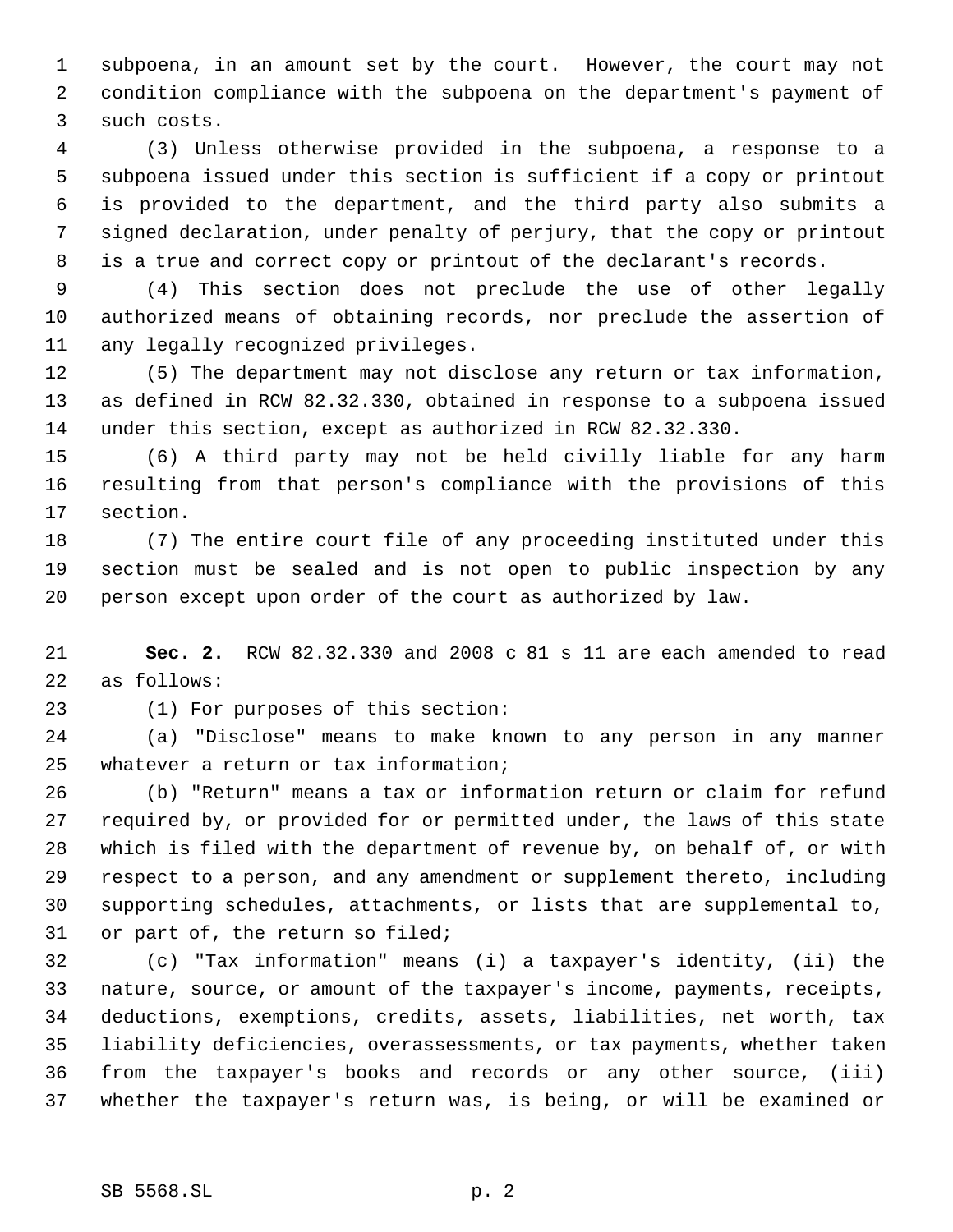subject to other investigation or processing, (iv) a part of a written determination that is not designated as a precedent and disclosed pursuant to RCW 82.32.410, or a background file document relating to a written determination, and (v) other data received by, recorded by, prepared by, furnished to, or collected by the department of revenue with respect to the determination of the existence, or possible existence, of liability, or the amount thereof, of a person under the laws of this state for a tax, penalty, interest, fine, forfeiture, or other imposition, or offense: PROVIDED, That data, material, or documents that do not disclose information related to a specific or identifiable taxpayer do not constitute tax information under this section. Except as provided by RCW 82.32.410, nothing in this chapter shall require any person possessing data, material, or documents made confidential and privileged by this section to delete information from such data, material, or documents so as to permit its disclosure;

 (d) "State agency" means every Washington state office, department, division, bureau, board, commission, or other state agency;

 (e) "Taxpayer identity" means the taxpayer's name, address, telephone number, registration number, or any combination thereof, or 20 any other information disclosing the identity of the taxpayer; and

 (f) "Department" means the department of revenue or its officer, agent, employee, or representative.

 (2) Returns and tax information shall be confidential and privileged, and except as authorized by this section, neither the department of revenue nor any other person may disclose any return or tax information.

(3) This section does not prohibit the department of revenue from:

 (a) Disclosing such return or tax information in a civil or criminal judicial proceeding or an administrative proceeding:

 (i) In respect of any tax imposed under the laws of this state if the taxpayer or its officer or other person liable under Title 82 RCW 32 is a party in the proceeding;  $((\theta \cdot \hat{r}))$ 

 (ii) In which the taxpayer about whom such return or tax information is sought and another state agency are adverse parties in 35 the proceeding; or

(iii) Brought by the department under RCW 18.27.040 or 19.28.071;

 (b) Disclosing, subject to such requirements and conditions as the director shall prescribe by rules adopted pursuant to chapter 34.05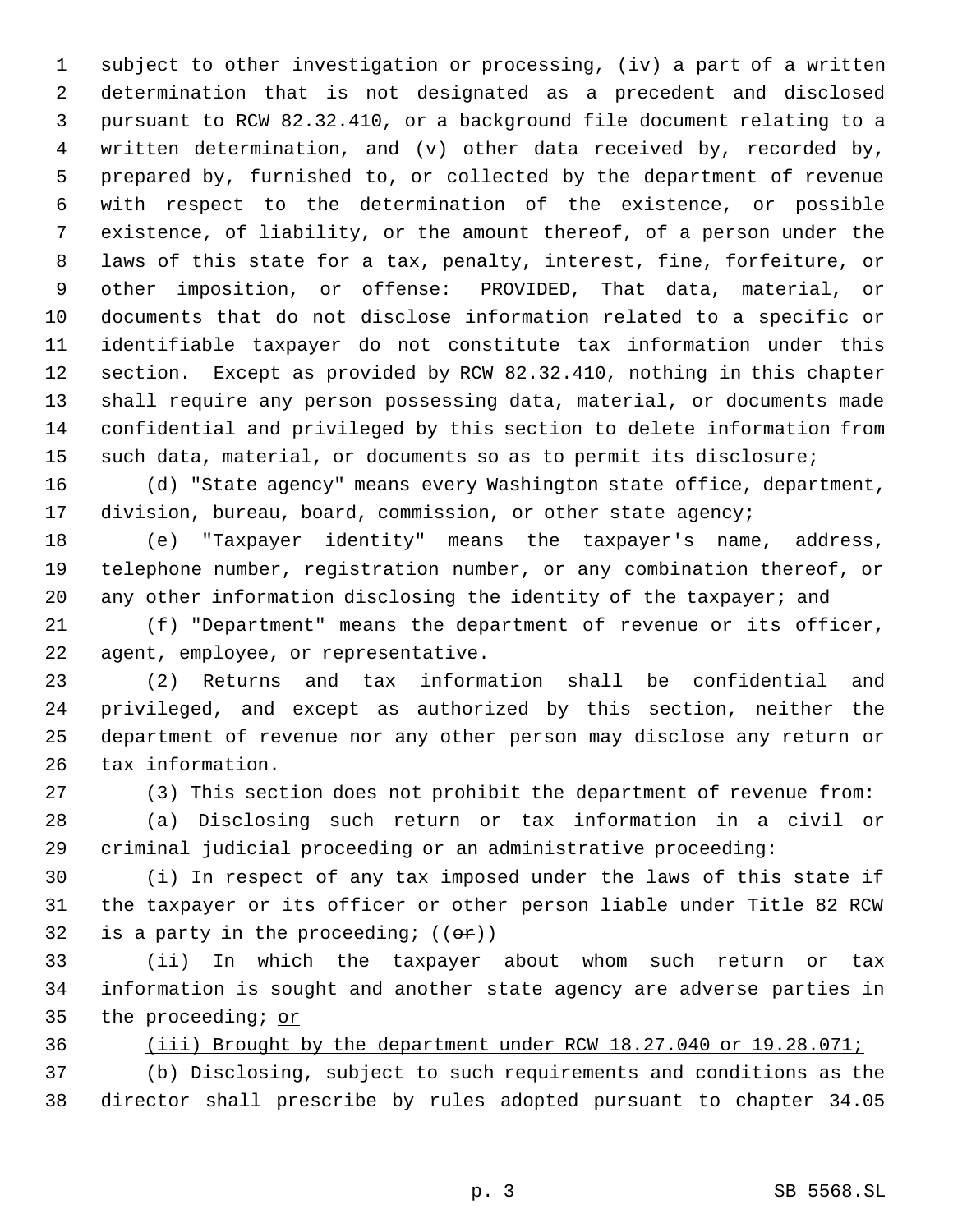RCW, such return or tax information regarding a taxpayer to such taxpayer or to such person or persons as that taxpayer may designate in a request for, or consent to, such disclosure, or to any other person, at the taxpayer's request, to the extent necessary to comply with a request for information or assistance made by the taxpayer to such other person: PROVIDED, That tax information not received from the taxpayer shall not be so disclosed if the director determines that such disclosure would compromise any investigation or litigation by any federal, state, or local government agency in connection with the civil or criminal liability of the taxpayer or another person, or that such disclosure would identify a confidential informant, or that such disclosure is contrary to any agreement entered into by the department that provides for the reciprocal exchange of information with other government agencies which agreement requires confidentiality with respect to such information unless such information is required to be 16 disclosed to the taxpayer by the order of any court;

 (c) Disclosing the name of a taxpayer with a deficiency greater than five thousand dollars and against whom a warrant under RCW 82.32.210 has been either issued or filed and remains outstanding for a period of at least ten working days. The department shall not be required to disclose any information under this subsection if a taxpayer: (i) Has been issued a tax assessment; (ii) has been issued a warrant that has not been filed; and (iii) has entered a deferred payment arrangement with the department of revenue and is making payments upon such deficiency that will fully satisfy the indebtedness within twelve months;

 (d) Disclosing the name of a taxpayer with a deficiency greater than five thousand dollars and against whom a warrant under RCW 82.32.210 has been filed with a court of record and remains outstanding;

 (e) Publishing statistics so classified as to prevent the 32 identification of particular returns or reports or items thereof;

 (f) Disclosing such return or tax information, for official purposes only, to the governor or attorney general, or to any state agency, or to any committee or subcommittee of the legislature dealing with matters of taxation, revenue, trade, commerce, the control of 37 industry or the professions;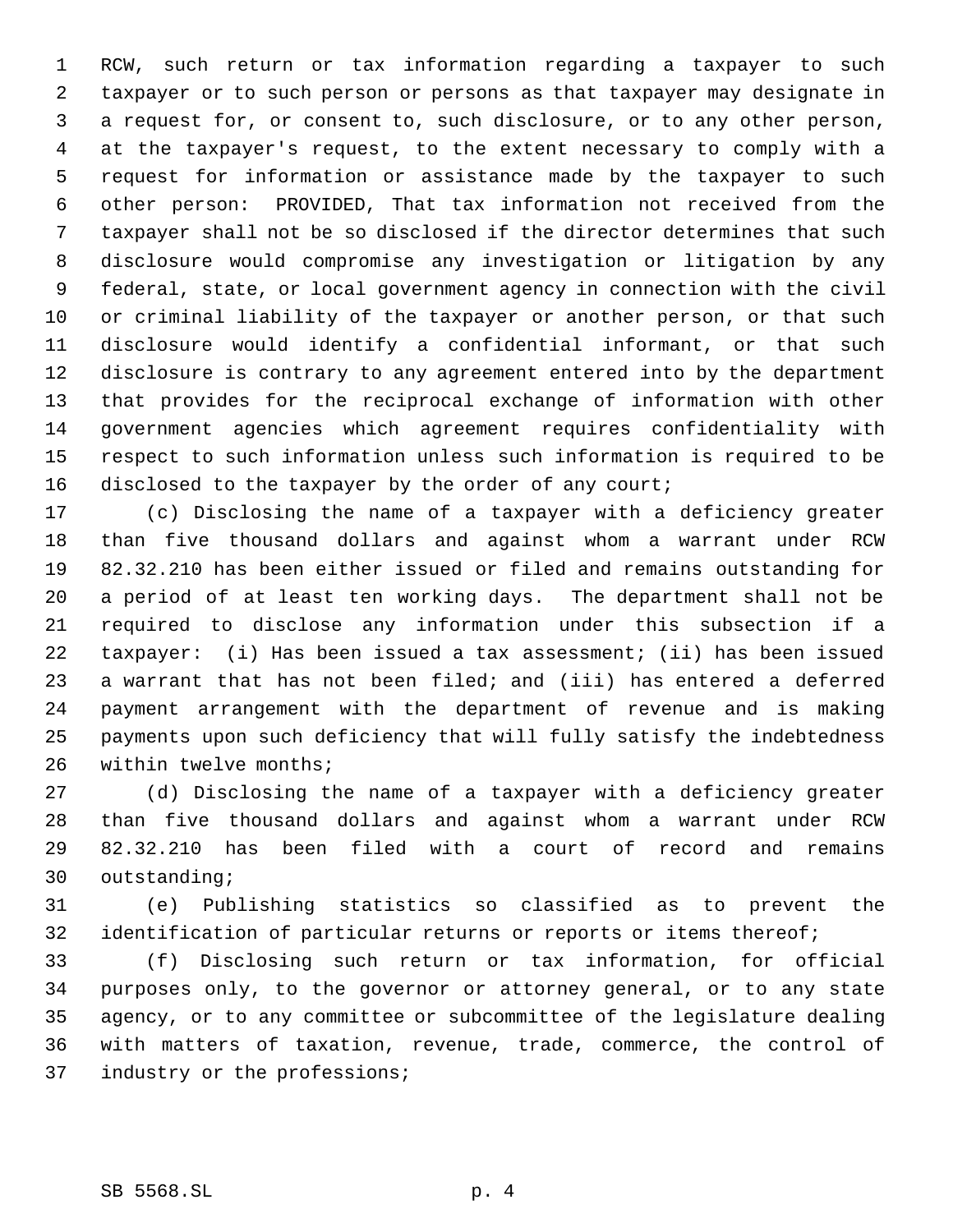(g) Permitting the department of revenue's records to be audited and examined by the proper state officer, his or her agents and employees;

 4 (h) Disclosing any such return or tax information to a peace officer as defined in RCW 9A.04.110 or county prosecuting attorney, for official purposes. The disclosure may be made only in response to a search warrant, subpoena, or other court order, unless the disclosure is for the purpose of criminal tax enforcement. A peace officer or county prosecuting attorney who receives the return or tax information may disclose that return or tax information only for use in the investigation and a related court proceeding, or in the court proceeding for which the return or tax information originally was sought;

 (i) Disclosing any such return or tax information to the proper officer of the internal revenue service of the United States, the Canadian government or provincial governments of Canada, or to the proper officer of the tax department of any state or city or town or county, for official purposes, but only if the statutes of the United States, Canada or its provincial governments, or of such other state or city or town or county, as the case may be, grants substantially similar privileges to the proper officers of this state;

22 (j) Disclosing any such return or tax information to the United 23 States Department of Justice, including the Bureau of Alcohol, Tobacco, 24 Firearms and Explosives ((within-the-Department-of-Justice)), the Department of Defense, the Immigration and Customs Enforcement and the Customs and Border Protection agencies of the United States Department 27 of Homeland Security, the United States Coast Guard ((of the United 28 States)), the Alcohol and Tobacco Tax and Trade Bureau of the United States Department of Treasury, and the United States Department of 30 Transportation, or any authorized representative ((thereof)) of these 31 federal agencies, for official purposes;

 (k) Publishing or otherwise disclosing the text of a written determination designated by the director as a precedent pursuant to RCW 82.32.410;

 (l) Disclosing, in a manner that is not associated with other tax information, the taxpayer name, entity type, business address, mailing address, revenue tax registration numbers, North American industry classification system or standard industrial classification code of a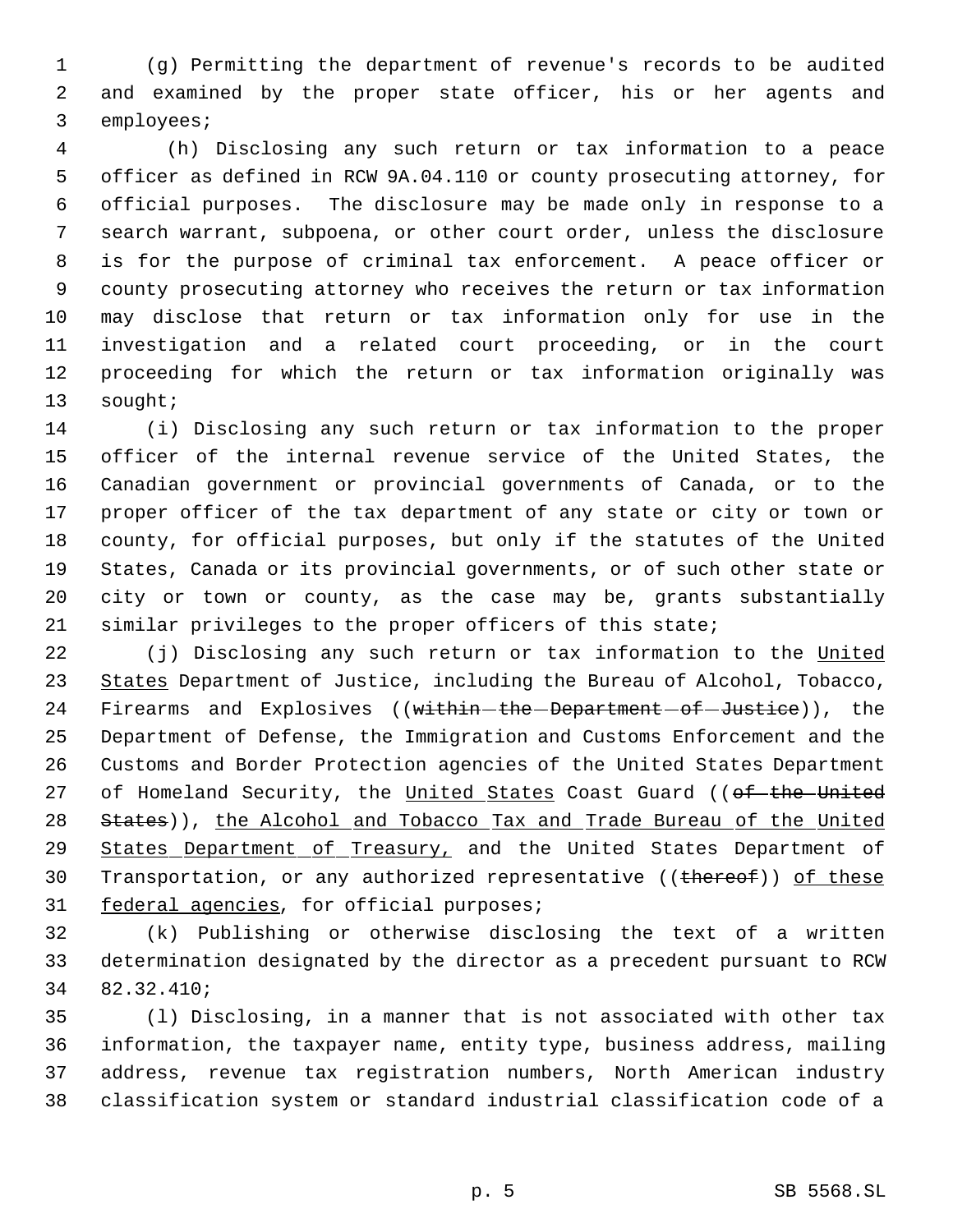taxpayer, and the dates of opening and closing of business. This subsection shall not be construed as giving authority to the department to give, sell, or provide access to any list of taxpayers for any commercial purpose;

 5 (m) Disclosing such return or tax information that is also maintained by another Washington state or local governmental agency as a public record available for inspection and copying under the provisions of chapter 42.56 RCW or is a document maintained by a court of record not otherwise prohibited from disclosure;

 (n) Disclosing such return or tax information to the United States department of agriculture for the limited purpose of investigating food 12 stamp fraud by retailers;

 (o) Disclosing to a financial institution, escrow company, or title company, in connection with specific real property that is the subject of a real estate transaction, current amounts due the department for a filed tax warrant, judgment, or lien against the real property;

 (p) Disclosing to a person against whom the department has asserted liability as a successor under RCW 82.32.140 return or tax information pertaining to the specific business of the taxpayer to which the person has succeeded;

 (q) Disclosing such return or tax information in the possession of the department relating to the administration or enforcement of the real estate excise tax imposed under chapter 82.45 RCW, including information regarding transactions exempt or otherwise not subject to  $\text{tax: } ((\text{or}))$ 

 (r) Disclosing to local taxing jurisdictions the identity of sellers granted relief under RCW 82.32.430(5)(b)(i) and the period for 28 which relief is granted; or

 (s) Disclosing such return or tax information to the court in 30 respect to the department's application for a subpoena under section 1 of this act.

 (4)(a) The department may disclose return or taxpayer information to a person under investigation or during any court or administrative proceeding against a person under investigation as provided in this subsection (4). The disclosure must be in connection with the department's official duties relating to an audit, collection activity, or a civil or criminal investigation. The disclosure may occur only when the person under investigation and the person in possession of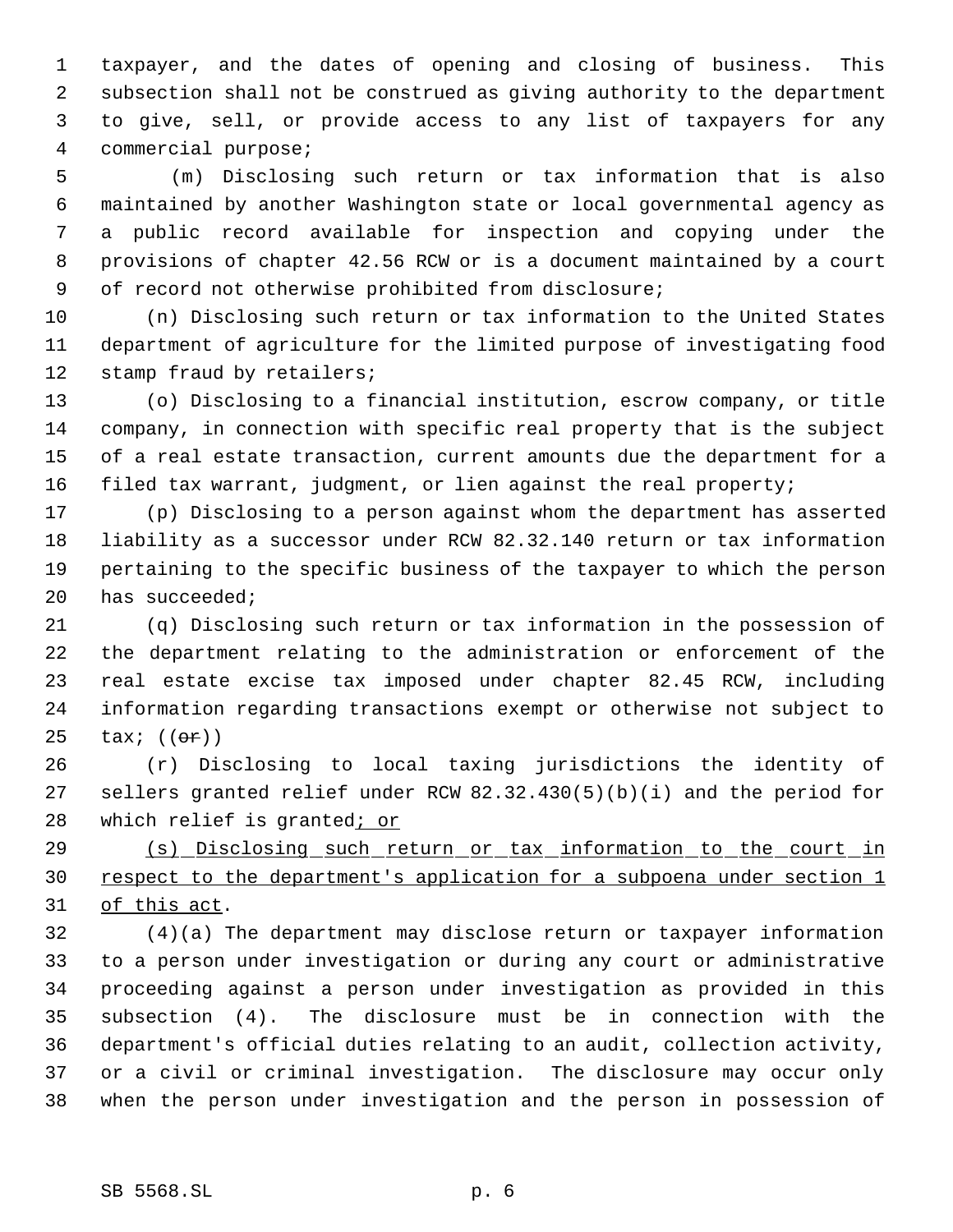data, materials, or documents are parties to the return or tax information to be disclosed. The department may disclose return or tax information such as invoices, contracts, bills, statements, resale or exemption certificates, or checks. However, the department may not disclose general ledgers, sales or cash receipt journals, check registers, accounts receivable/payable ledgers, general journals, financial statements, expert's workpapers, income tax returns, state tax returns, tax return workpapers, or other similar data, materials, or documents.

 (b) Before disclosure of any tax return or tax information under this subsection (4), the department shall, through written correspondence, inform the person in possession of the data, materials, or documents to be disclosed. The correspondence shall clearly identify the data, materials, or documents to be disclosed. The department may not disclose any tax return or tax information under this subsection (4) until the time period allowed in (c) of this subsection has expired or until the court has ruled on any challenge brought under (c) of this subsection.

 (c) The person in possession of the data, materials, or documents to be disclosed by the department has twenty days from the receipt of the written request required under (b) of this subsection to petition the superior court of the county in which the petitioner resides for injunctive relief. The court shall limit or deny the request of the department if the court determines that:

 (i) The data, materials, or documents sought for disclosure are cumulative or duplicative, or are obtainable from some other source that is more convenient, less burdensome, or less expensive;

 (ii) The production of the data, materials, or documents sought would be unduly burdensome or expensive, taking into account the needs of the department, the amount in controversy, limitations on the petitioner's resources, and the importance of the issues at stake; or

 (iii) The data, materials, or documents sought for disclosure contain trade secret information that, if disclosed, could harm the petitioner.

 (d) The department shall reimburse reasonable expenses for the production of data, materials, or documents incurred by the person in possession of the data, materials, or documents to be disclosed.